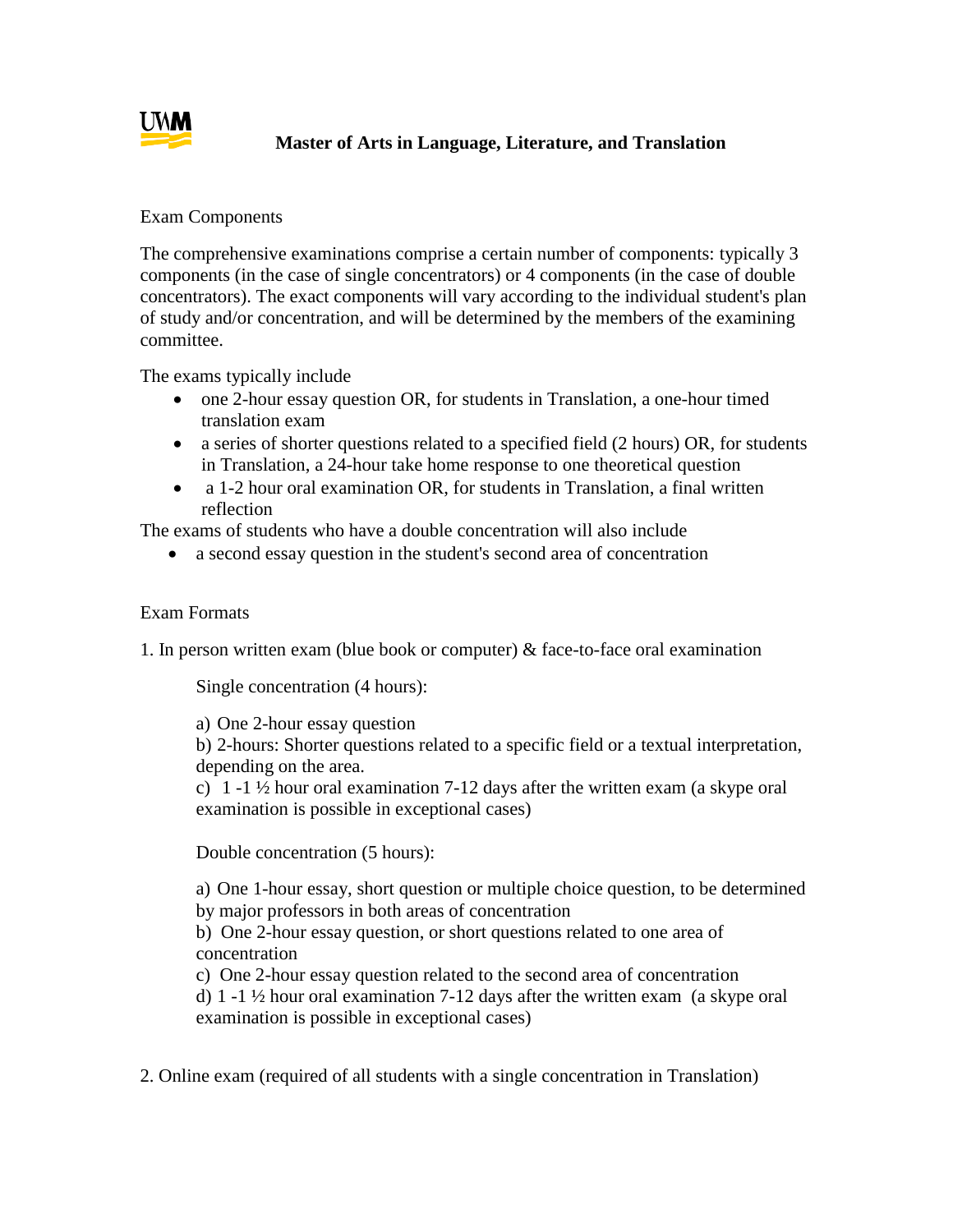The exam questions are distributed using the Desire 2 Learn (D2L) online course platform. The exam is timed so that examinees may only access one part of the exam at a time. Each portion is allotted its time as indicated below, with a 10-minute window for downloading and uploading from and to D2L. Note: late submission of the exam is grounds for failure; in some cases students may be required to submit a follow-up essay.

> • Translation: a one-hour timed translation exam [students choose 1 of 2 texts; online and print dictionaries allowed];

• Essay question: a 24-hour take home response to one theoretical question that will be assessed as a scholarly paper [students choose 1 of 2 questions; online and print resources allowed; proper academic citation form must be followed using MLA or Chicago Manual of Style; 8 – 12 pages expected]. This question is based on the reading list and courses.

• Final reflection: no sooner than 7 days and no later than 12 days after having submitted the written portions, the candidate receives a list of no more than 8 questions referring specifically to choices made on the earlier translation and points made in the earlier essay, and ask the student to elaborate/defend/clarify. Candidates have a total of four hours to submit the final reflection; proper academic citation form must be followed.

N.B. Students, with approval of their examining committee, may under certain circumstances choose alternate formats. For example, a student with a double concentration in Translation & Language/Literature may choose, with the approval of the examination committee, to take the exam entirely online. In that case, the examination may comprise

- Translation: a one-hour timed translation exam [students choose 1 of 3 texts; online and print dictionaries allowed];
- Essay question: a 48-hour take home response to two questions (one of Translation theory; the other from the second concentration's respective field of study; students choose 1 of 2 questions in each area of concentration). These will be assessed as scholarly papers [online and print resources allowed; proper academic citation form must be followed using MLA or Chicago Manual of Style; 8 – 12 pages expected]. One question is in the area of Translation, the other in the area of the second concentration, exact format be determined on a case-by-case basis by major professors in both areas of concentration;
- Final reflection: no sooner than 7 days and no later than 12 days after having submitted the written portions, the candidate receives a list of no more than 10 questions referring specifically to choices made on the earlier translation and points made in the earlier essay, and ask the student to elaborate/defend/clarify. Candidates have a total of five hours to submit the final reflection; proper academic citation form must be followed.